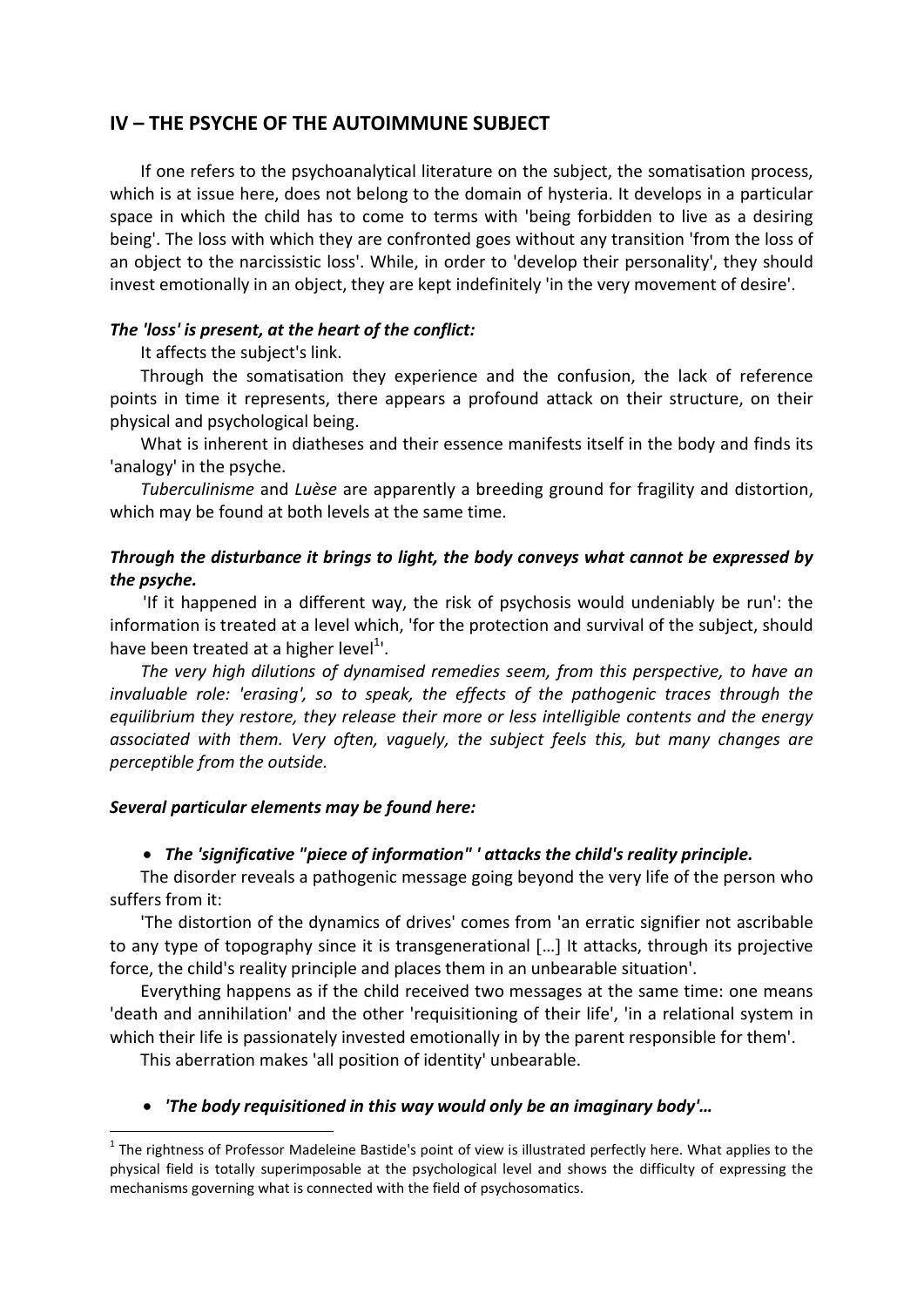A form of 'mythological body' which participates 'by right in the mythical family structures'.

They would carry all the contradictory meanings of them, which 'all myth brings together, embodying, re-embodying the denied or deceased figures whose loss no one has come to terms with: … I am the lost body of my mother, who did not know she had lost it [...] I need to be ill to feel my body and feel that I am whole[...] I strongly feel my ability to disintegrate… I have only seen death in my mother's eyes…'!:

Those are strong words but they show what emerges from the words of those with autoimmune diseases.

# The body of the child, instead of their psyche, is affected, thus safeguarding the apparent integrity of their mother's.

It makes it possible for them to keep intact 'their fundamental identity, which describes them as existing as one, unique among the others' [...] The somatic reaction becomes 'a sign of their presence'. They have no other way of ex-isting.

It is by reacting through their body against 'what is different from themselves' which is transmitted to them by their mother and they recognise as foreign to her that they become themselves, that is to say 'oneself'…

### They take over a gap in the symbolisation of 'what is said':

Everything happens as if, already 'hypersensitised since archaic times' and 'when everything seems to be collapsing', the body in its materiality took 'over disused words'.

This calls to mind the notion of 'root' used by Rajan Sankaran, whose sudden stimulation during a situation recalling a past with pathogeny can only generate a pathology.

In an attempt to maintain their physical life at all costs, the subject predisposed to autoimmune diseases puts into action what cannot integrate into the cell: they put at the very heart of their body what cannot be symbolised by their psyche.

### • Somatisation is part of a defence and conservation process.

Even though the seriousness of the somatic disorder would appear to make one think the contrary, the latter constitutes a form of 'repair' which only aims at the individual's psychic survival. What the subject has to do is maintain their existence (ex-istence, ex-istere to step forth).

## • The body and the psyche reflect a struggle whose interpretation may be made from different perspectives:

The paradox and difficulty in building – and developing one's personality – and defining of Luèse, the impossibility of taking shape of Tuberculinisme weakened in its capacity for communication are illustrated here.

The maintaining of life by dint of all the transforming adaptations concerning the former; sensitivity, ambivalence, the desire for intensely close relationships concerning the latter: one may glimpse the role of the sign-medicine which mirrors the pathogenic stamp. 'Modelled as closely as possible on the traces of the original trauma', it evidences 'the mark put in place in the body'.

## Everything reflects what is part of a long history.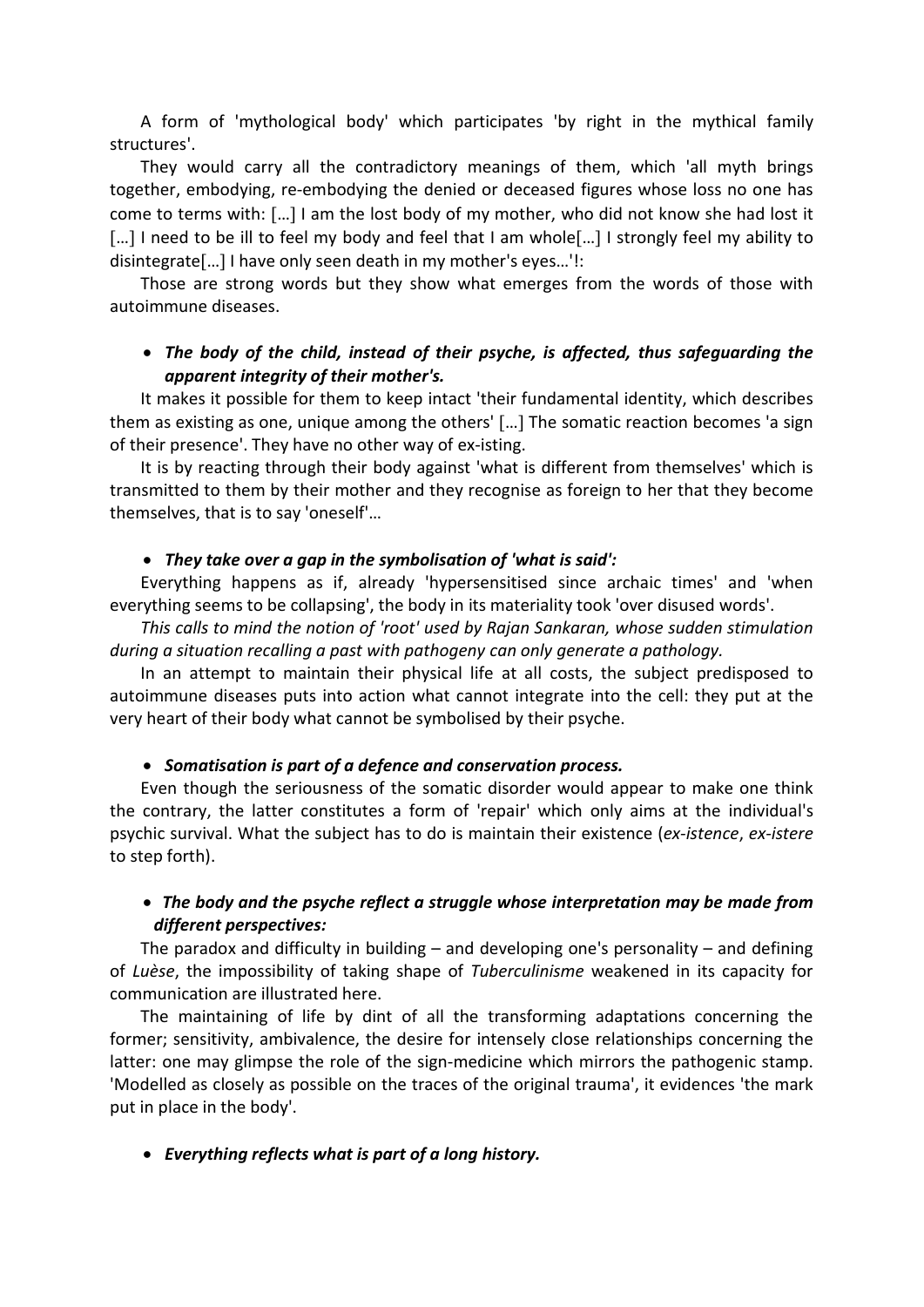In what it brings to light, the evidencing mark also 'questions' – to maintain it – the chain of generations.

Somatisation shows the subject in their personal history and in that of the family in which they have found a place: they unwillingly settle its somatic and psychic lack of balance.

The phenomenon of repetition can be found in that resurgence.

Carrying change, although not doubt, for this reason, it eventually makes one wonder.

'Something happened at the beginning', which 'the repetition, devoted though it may be to animal individuality', will make reappear.

#### • There is a phenomenon of repetition.

Taking us back to unsettled initial conflict, it will make its presence known…

Misdirection, deviation, particular space of appearance expressed in a paradoxical manner sometimes very far from the initial place of the conflict. However, the message emerges. It shows an attempt at adaptation, made by dint of salutary distortion…

Luèse and its action strategies to safeguard the whole… Life… survival, at all costs…

### At a certain point, in the body as well as in the psyche, a piece of information can no longer be integrated.

The present and the past are intermingled.

The Ego carries all repetitions…

They are absorbed more or less satisfactorily until – this can be observed at the level of the body too – a more striking 'event' makes one of them 'unassimilable': carried by the mother's unconscious but intolerable for the child, it proves to be totally 'unacceptable' to their body and their psyche.

'Carried by one signifier, two traumatic occurrences are added to each other: the first one, filled with the pain of what the child underwent and sensed about the unconscious and what is carried of it by their mother; the second one, conveyed by the words of the adult, who will cover what is visible of the trauma with their history, their personal experiences and their interpretations. Annulling the framework, muddling up time, they will confuse the pieces of information, which will eventually overlap…'.

The body will say what the psyche cannot make known…

#### • Past and present histories merge:

i

Carried by the mother and reactivated by an event of their history, does not a bereavement which did not take its place and was therefore not symbolised in the succession of previous generations since it does not manifest itself in the psyche or body of the mother often appear in the child in the form of a psychosomatic disorder<sup>2</sup>?

Does not what the disorder means save the dyad they constitute from the threat of depression or melancholic depression?

Showing the pre-existing presence in the mother, the impossibility of integrating its message and the 'abyss of the emptiness' are often transmitted. They perturb the child in the stage of their 'individuation' and will be ready to re-emerge…

<sup>&</sup>lt;sup>2</sup> See the book by Suzanne Ginestet Delbreil, La terreur de penser, Ed. L'Archaïque, cited in Du stress au transgénérationnel by Geneviève Ziegel, Ed. des Entretiens internationaux de Monaco.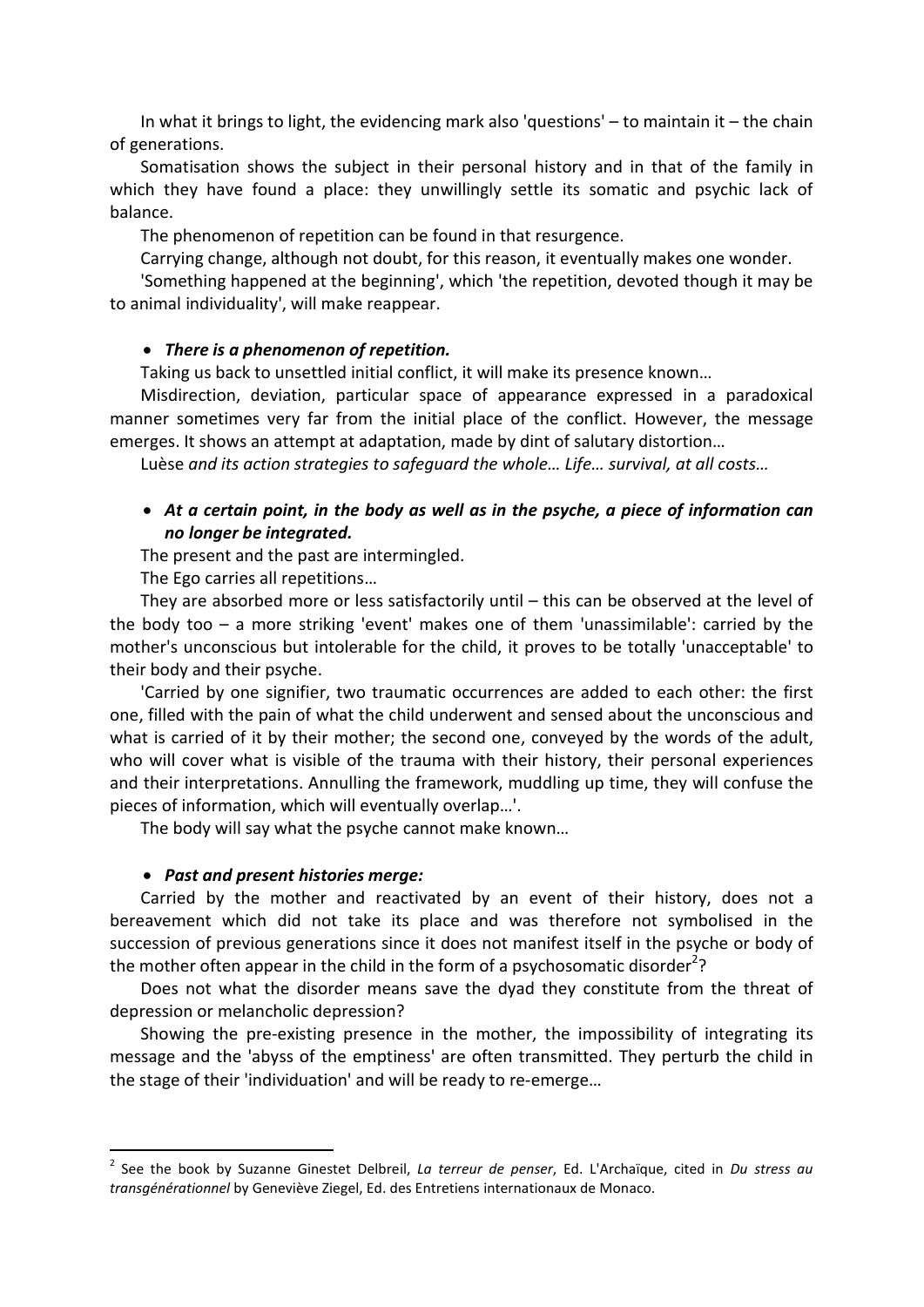## The body 'tells' the psyche… and the psyche sheds light on the soma:

Since they cannot assimilate the pathogenic information to experience it in the form of a psychological disorder or an anxiety-related pathology, as soon as they are confronted with a trauma that reawakens its original problem, the subject diverts it to a bodily mode of expression. They cannot do otherwise. It becomes the place where the conflict expresses itself.

### A message impossible to integrate is moved to the body.

The somatic symptom shows in an obvious way the undecipherable aspect of the message.

### The most important thing here is to make sense:

### 'The lost piece of the past history' must 'circulate' again one day:

It emerges through the symptom of the body.

The disorder affecting the subject attacks them in their lifeblood. It diminishes their capacity to recognise their 'opponent' and face it to defend themselves and protect the integrity of their being.

It must therefore be recognised in its causes.

It also helps the subject – as well as those linked to them – to restore the equilibrium that had been disturbed and integrate in its right meaning what the disorder shows.

# • The autoimmune disease is constituted as the 'signifier' in the body of a 'piece of information'.

The latter, impossible to 'integrate', shows the impossibility of adapting: the latter appears as soon as the constraints of the outside world exceed the subject's capacity to face up to things.

## • It shows fragility in the chain of mothers of the family, subject to the pathogenic information of a form of 'prolonged stress'.

It exceeds by far the subject's personal history and the sole uncertainties of its evolution!

# The need for a framework is essential to deal with this information in its true meaning…

If one wanted to use a form of analogy, one might compare it to a sort of 'exogenous molecule' to be dealt with at its right level of 'information'.

## • Does the homoeopathic remedy play this role?

By putting back in its proper place what re-emerged in an inappropriate space and by restoring at the suitable level the equilibrium that had been disturbed, it may permit a positive adjustment.

Compensating for the fact that the disorder is difficult to be symbolised and detected at the appropriate level, it may permit, through its somatic and psychological effects, a 'new construction to be made, which may produce curative effects'.

Moreover, by favouring the healing properties of language and the imagination, it contributes to this new stage.